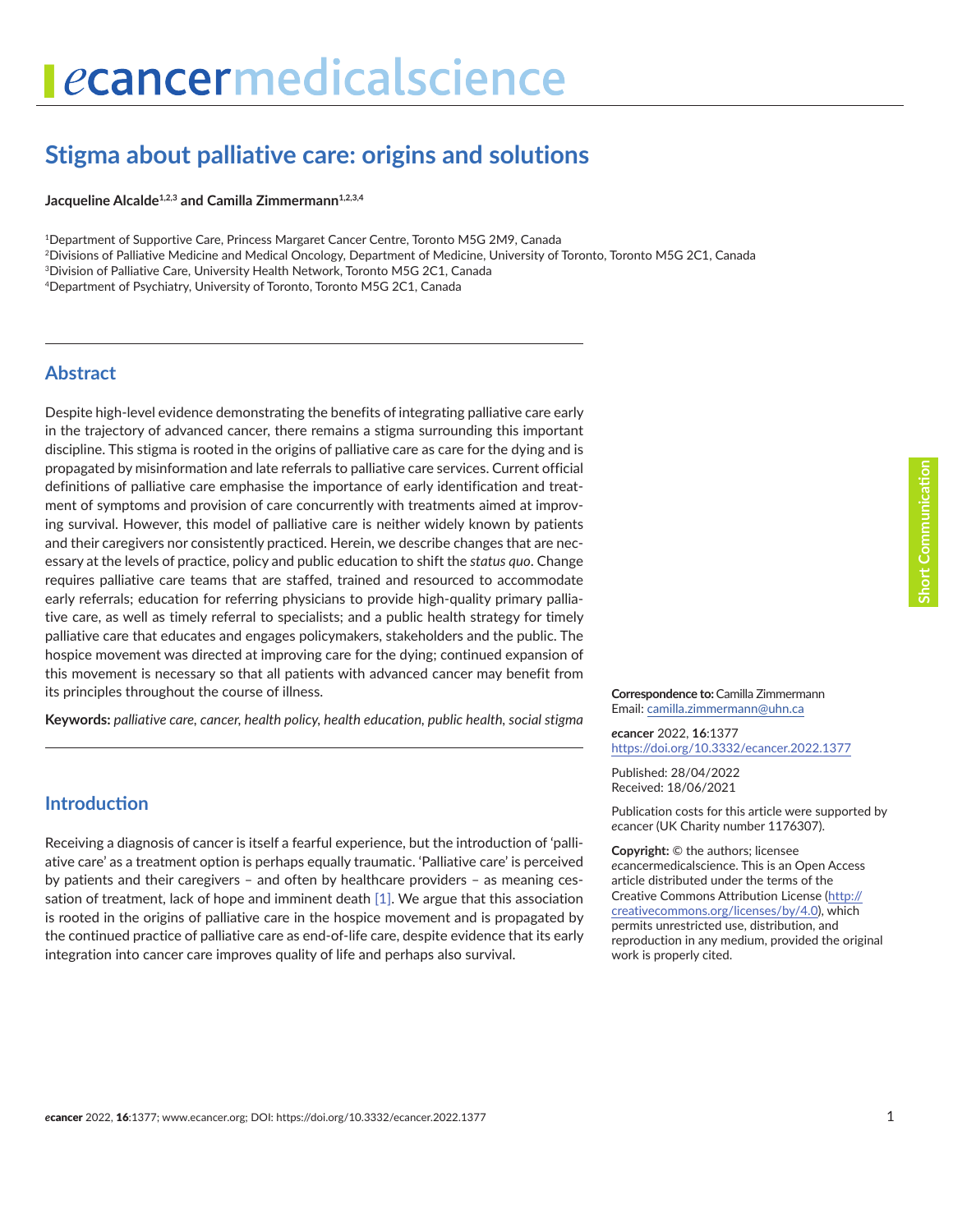#### **Origins of palliative care**

Palliative care originated in the modern hospice movement in the 1960s. In 1967, Dame Cicely Saunders opened St. Christopher's Hospice in London, where she developed an interdisciplinary model of care for patients approaching the end of life [\[2\].](#page-3-0) Saunders challenged the then-prevailing view that lack of an available cure constituted a failure on the part of the physician and considerably improved the standard of end-of-life care by introducing a multidisciplinary approach. Her philosophy drew the attention of clinicians worldwide, among them Dr Balfour Mount, a Canadian urologist, was interested in improving end-of-life care. Inspired by his visit to St. Christopher's in 1973, Dr Mount founded a hospice-style inpatient unit at the Royal Victoria Hospital in Montreal, Canada [\[3\]](#page-3-0). As the word 'hospice' had a negative connotation in French, he introduced the term 'palliative care', which is based on the Latin 'palliare' meaning 'to cloak' [\[3, 4\]](#page-3-0).

Palliative care was formally defined by the World Health Organisation (WHO) [\[5\]](#page-3-0), as the 'active total care of patients whose disease is not responsive to curative treatment with the goal of achieving best possible quality of life'. However, it soon became clear that this model of care was relevant throughout the course of a serious illness. The WHO  $[6]$  redefined palliative care as 'an approach that improves the quality of life of patients and their families facing problems associated with life-threatening illness through the prevention and relief of suffering by means of early identification and impeccable assessment and treatment of pain and other problems, physical, psychosocial and spiritual'. However, the original definition based on end-of-life care has held fast and continues to represent the most commonly practiced model of palliative care [\[7\].](#page-4-0)

#### **Evidence for the benefit of early palliative care**

Although the 2002 WHO definition emphasised early intervention to improve quality of life, definitive evidence for this model of care did not emerge until almost a decade later. In 2010, a randomised controlled trial demonstrated improved quality of life and mood for patients with newly diagnosed advanced non-small cell lung cancer who received early specialised palliative care, compared with those who received standard care [\[8\]](#page-4-0). In 2014, a trial involving patients with advanced lung, gastrointestinal, genitourinary, breast and gynaecological cancers demonstrated improvement in quality of life, symptom control and satisfaction with care for patients randomised to early involvement of specialised outpatient palliative care, compared to standard care [\[9\]](#page-4-0). Further randomised trials in the United States and Europe reproduced these benefits of early specialised palliative care for patients with cancer; demonstrated benefits of improved mood and satisfaction with care for their caregivers; and showed a significant reduction in aggressive interventions at the end of life [\[10–13\]](#page-4-0).

Thus, in the last two decades, strong evidence has demonstrated that involving specialised palliative care early in the trajectory of advanced cancer improves multiple outcomes among patients with advanced cancer and their caregivers. Consequently, multiple organisations now recommend early palliative care as a standard of care in advanced cancer; these include the American Society of Clinical Oncology and the European Society of Medical Oncology [\[14–16\]](#page-4-0).

#### **Patient, caregiver and public perceptions of palliative care**

Despite the evidence for the benefit of early palliative care and the endorsement of this model by oncology societies, palliative care carries negative connotations for patients, caregivers and the public [\[1,](#page-3-0) [17–20\]](#page-4-0). In a qualitative study conducted in a Canadian cancer centre, patients and caregivers in the control and intervention groups were interviewed after completion of a 4-month trial of early palliative care versus routine oncology care [\[1\]](#page-3-0). In both trial arms, participants stated that before beginning the trial, they associated palliative care with death, hopelessness, dependency and end-of-life care. Similar perceptions were reported in another qualitative study, in which patients were recruited from cancer services at a metropolitan hospital in Australia: patients and caregivers associated the term palliative care with a system of diminished care, diminished possibilities and diminished choice [\[17\]](#page-4-0).

The Canadian qualitative study described above compared opinions of participants in the control and intervention arms before and after the trial [\[1\]](#page-3-0). While participants in the control group did not report a change in their opinions, those who received early specialised palliative care developed a more comprehensive concept of palliative care as 'ongoing care' that improved their 'quality of living'. Despite this positive shift,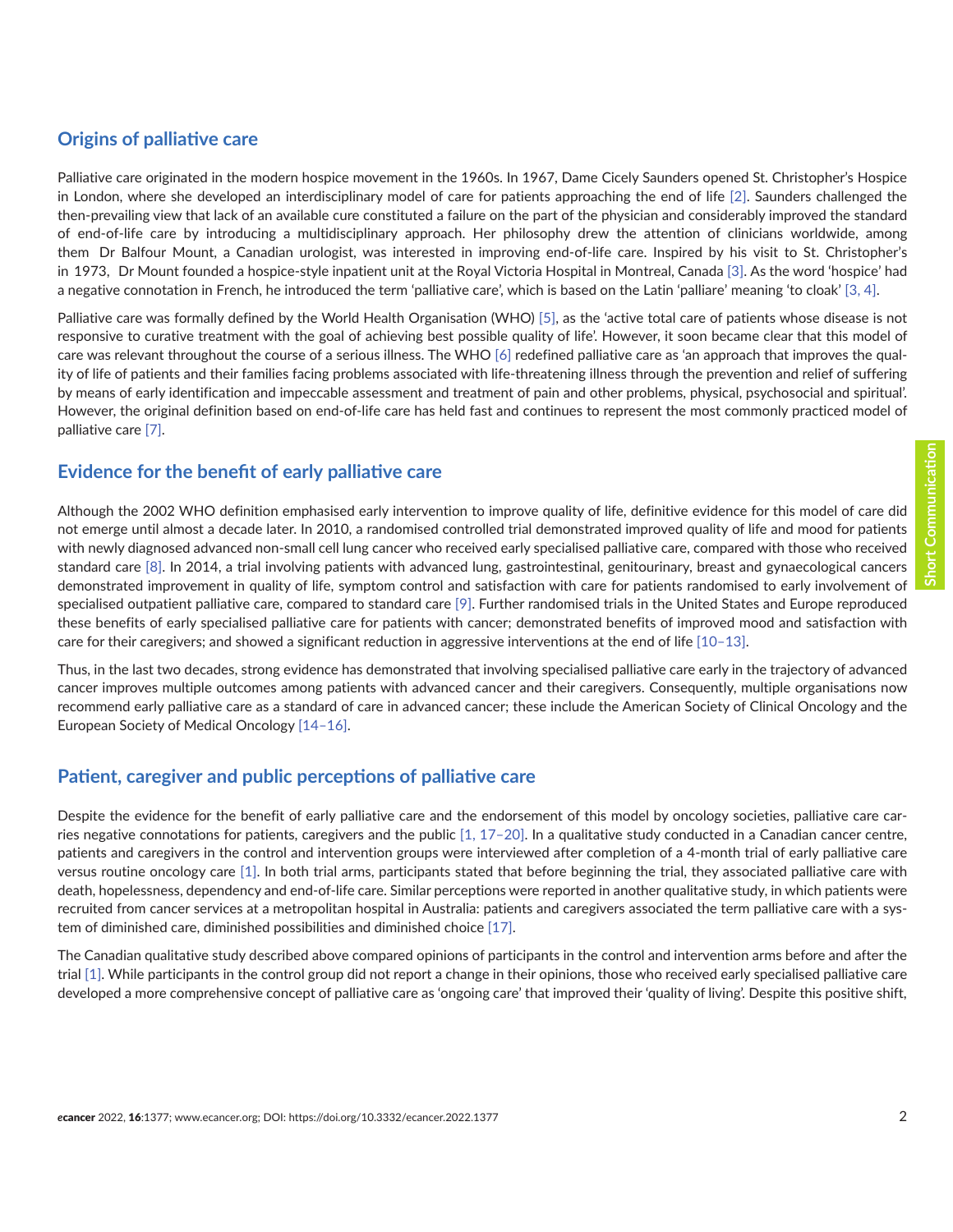Public surveys have also demonstrated a lack of knowledge about palliative care [\[18–21\].](#page-4-0) Cross-sectional surveys from a wide range of countries have demonstrated that the public associates palliative care with end-of-life care [\[18, 19\]](#page-4-0), and a recent Canadian survey revealed a gap in perceived and actual knowledge of palliative care [\[20\].](#page-4-0) Of 1,518 survey participants, 45% had a high self-rated knowledge of palliative care, yet less than half of these were aware of important elements of the WHO palliative care definition. Moreover, those who believed they had high knowledge of palliative care were less likely to believe palliative care offered hope than those who believed they had low knowledge; conversely, those with greater actual awareness of the WHO palliative care definition were more likely to believe palliative care offers hope. These surveys underline the importance of public education to decrease stigma about palliative care.

#### **Oncologists' referral practices and perceptions of palliative care**

Patients, caregivers and the public have identified experiences within the healthcare system as the main source of their opinions about palliative care [\[1,](#page-3-0) [18,](#page-4-0) [20\].](#page-4-0) Oncologists tend to refer patients late in the disease course when symptoms are poorly controlled and systemic treatments have been exhausted [\[7, 21\]](#page-4-0). Although cancer centres in North America have reported earlier referrals in recent years [\[22, 23\]](#page-4-0), a similar pattern of earlier referral has not yet been observed in Europe [\[24\]](#page-4-0).

Physicians' referral practices reflect their attitudes towards palliative care. In surveys and qualitative studies, oncologists expressed ambivalence about the early integration of palliative care [\[25\].](#page-5-0) Some physicians associated palliative care with terminal care or with discontinuation of cancer treatment [\[26–28\]](#page-5-0) or felt that the term palliative care could upset patients or caregivers [\[29, 30\].](#page-5-0) Others believed that palliative care specialists could interfere with the cancer care plan by introducing different treatment goals or alternate options for care [\[25, 27\]](#page-5-0).

Renaming palliative care has been proposed as a solution to late referral. Indeed, surveys have shown that approximately 20%–30% of oncologists would refer patients earlier to outpatient palliative care if its name was changed to 'supportive care' [\[20,](#page-4-0) [29\]](#page-5-0). However, in a crosssectional study surveying palliative care specialists in Canada, only 20% agreed that the specialty of palliative care should be renamed [\[31\].](#page-5-0) Of note, while 90% of these palliative care physicians supported early palliative care referral and had referral criteria in place to facilitate this practice, only 20% received referrals earlier than 6 months before patient death.

#### **Potential solutions**

Potential solutions to reduce stigma and increase integration of palliative care must involve a multipronged approach at the levels of individual patients and clinicians, institutions and society. Change must begin with the palliative care team itself: palliative care clinicians generally welcome early consultations but their teams must be sufficiently staffed, trained and resourced to accommodate early referrals [\[31, 32\]](#page-5-0). Ideally, a screening mechanism should also be in place so that early palliative care is prioritised for those who need it most [\[33\]](#page-5-0). Although there are multiple practice models that integrate palliative care, outpatient clinics represent the main setting for patients to be seen early in the disease trajectory [\[34\]](#page-5-0). Other important components of models to improve early palliative care integration are an interdisciplinary team with effective communication and collaboration among care providers, the capacity to respond quickly to patient needs and skill in addressing problems that arise early in the disease course (e.g., complications of cancer treatment and psychological distress) [\[24,](#page-4-0) [34,](#page-5-0) [35\].](#page-5-0) At the institutional and policy level, teams require sufficient funding to be able to deliver palliative care to patients with a wide range of prognoses [\[36\].](#page-5-0)

Once a model is in place that can accommodate early palliative care, referring physicians need to feel comfortable explaining and enacting this collaborative model, rather than a 'hand-off' model at the end of life. In this regard, training of oncologists and oncology nurses regarding palliative care referral is essential to dispel myths and misconceptions about palliative care [\[37–39\].](#page-5-0) Lectures and clinical rotations in palliative care should be integrated as essential components in the curricula of medicine and nursing schools [\[40\].](#page-5-0) Indeed, it has been shown that oncologists who have completed a rotation in palliative care tend to refer patients earlier [\[21\]](#page-4-0). On the other hand, palliative care teams cannot and should not provide all palliative care, and it is important for oncologists and primary care providers to have a basic knowledge of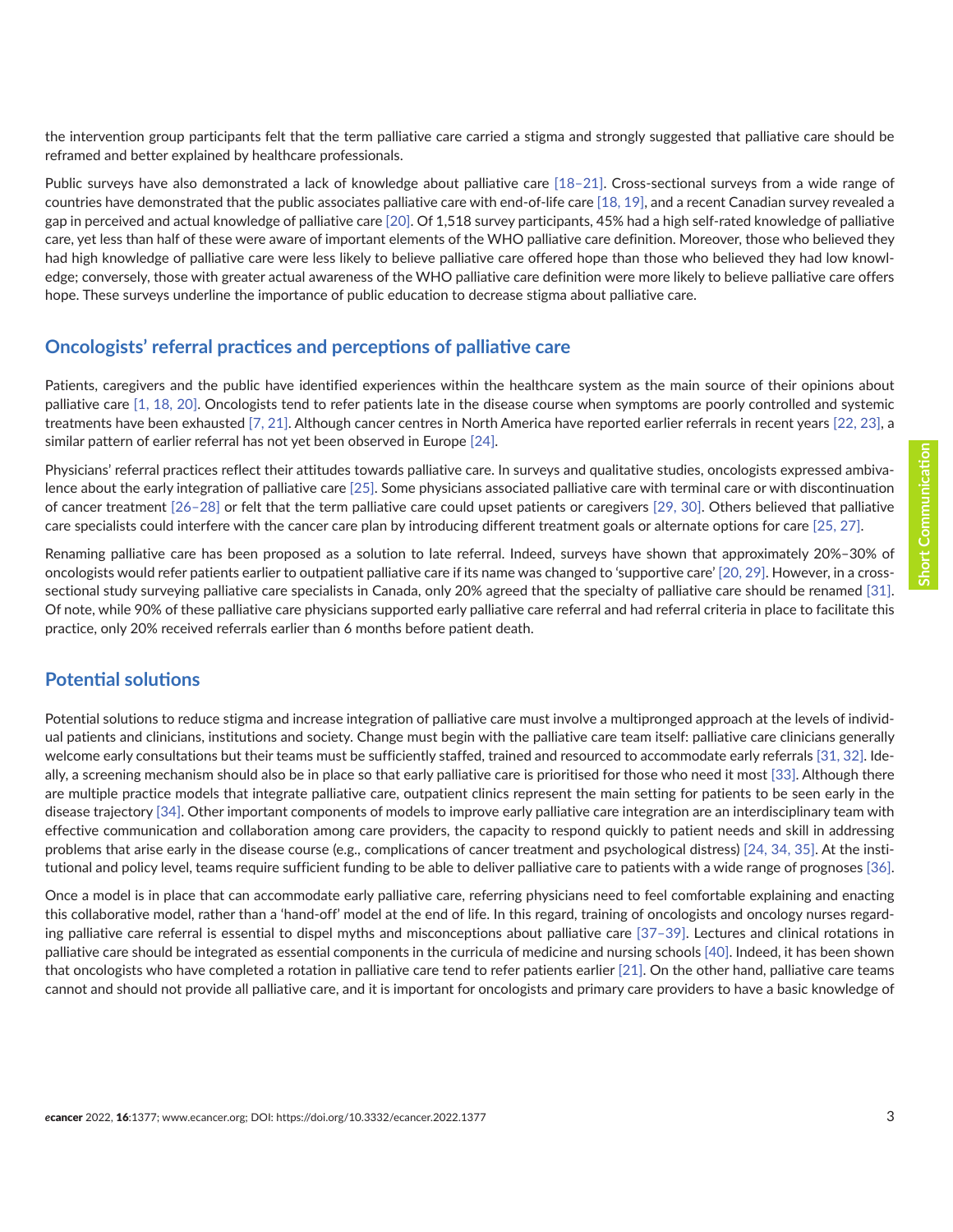<span id="page-3-0"></span>palliative care. For clinicians in practice, there are opportunities to pursue continuing medical education as well as formal linkages and mentoring opportunities with tertiary palliative care teams to build and maintain skills in the providing high-quality primary palliative care [\[16\].](#page-4-0)

In addition to education for healthcare providers, public education is also essential so that the patients and caregivers are aware of the relevance and importance of early, integrated palliative care. Education at a public health level would be enhanced by engaging national leaders, stakeholders and society as stakeholders to develop and enact a public health strategy on palliative care [\[40,](#page-5-0) [41\].](#page-5-0) Potential solutions to inform the public include media campaigns similar to the 'chain of survival' for first aid [\[42\]](#page-5-0) and didactic palliative care resources directed to patients and caregivers to enhance their knowledge and access to palliative care [\[43,](#page-6-0) [44\]](#page-6-0). These resources could be shared in the form of online materials, short videos or printed pamphlets [\[45\]](#page-6-0).

#### **Conclusion**

Despite strong evidence for the benefit of early palliative care, patients and their caregivers continue to fear palliative care referral and associate it with cessation of treatment and imminent death. The reason for the *status quo* is circular: referrals are made late due to the misperception that palliative care is end-of-life care, and palliative care remains synonymous with end-of-life care due to late referrals. The way out of this circle is to change the policy and practice at multiple levels, and to provide broad-based education about the expanded meaning of palliative care. Only a society that is aware of the benefits of early palliative care can demand that resources be allocated to integrate and prioritise this essential healthcare service.

# **Conflicts of interest**

The authors declare no conflicts of interest.

## **Funding**

Dr Zimmermann is supported by the Harold and Shirley Lederman Chair in Psychosocial Oncology and Palliative Care, held jointly at the Princess Margaret Cancer Centre, University Health Network, and the University of Toronto.

### **References**

- 1. Zimmermann C, Swami N, and Krzyzanowska M, *et al* (2016) **Perceptions of palliative care among patients with advanced cancer and their caregivers** *CMAJ* **188** E217–E227<https://doi.org/10.1503/cmaj.151171>PMID: [27091801](http://www.ncbi.nlm.nih.gov/pubmed/27091801) PMCID: [4938707](http://www.ncbi.nlm.nih.gov/pmc/articles/PMC4938707)
- 2. Clark D (2007) **From margins to centre: a review of the history of palliative care in cancer** *Lancet Oncol* **8** 430–438 [https://doi.](https://doi.org/10.1016/S1470-2045(07)70138-9) [org/10.1016/S1470-2045\(07\)70138-9](https://doi.org/10.1016/S1470-2045(07)70138-9) PMID: [17466900](http://www.ncbi.nlm.nih.gov/pubmed/17466900)
- 3. Duffin J (2014) **Palliative care: the oldest profession?** *Can Bull Med History* **31** 205–228<https://doi.org/10.3138/cbmh.31.2.205>
- 4. Ryan S, Wong J, and Chow R, *et al* (2020) **Evolving definitions of palliative care: upstream migration or confusion?** *Curr Treat Options Oncol* **21** <https://doi.org/10.1007/s11864-020-0716-4>PMID: [32048055](http://www.ncbi.nlm.nih.gov/pubmed/32048055)
- 5. World Health Organization (1990) **Cancer pain relief and palliative care : report of a WHO expert committee** *World Health Organ Tech Rep Ser* **804** 1–75
- 6. World Health Organization (2002) *National Cancer Control Programmes: Policies and Managerial Guidelines* 2nd edn (Geneva: World Health Organization)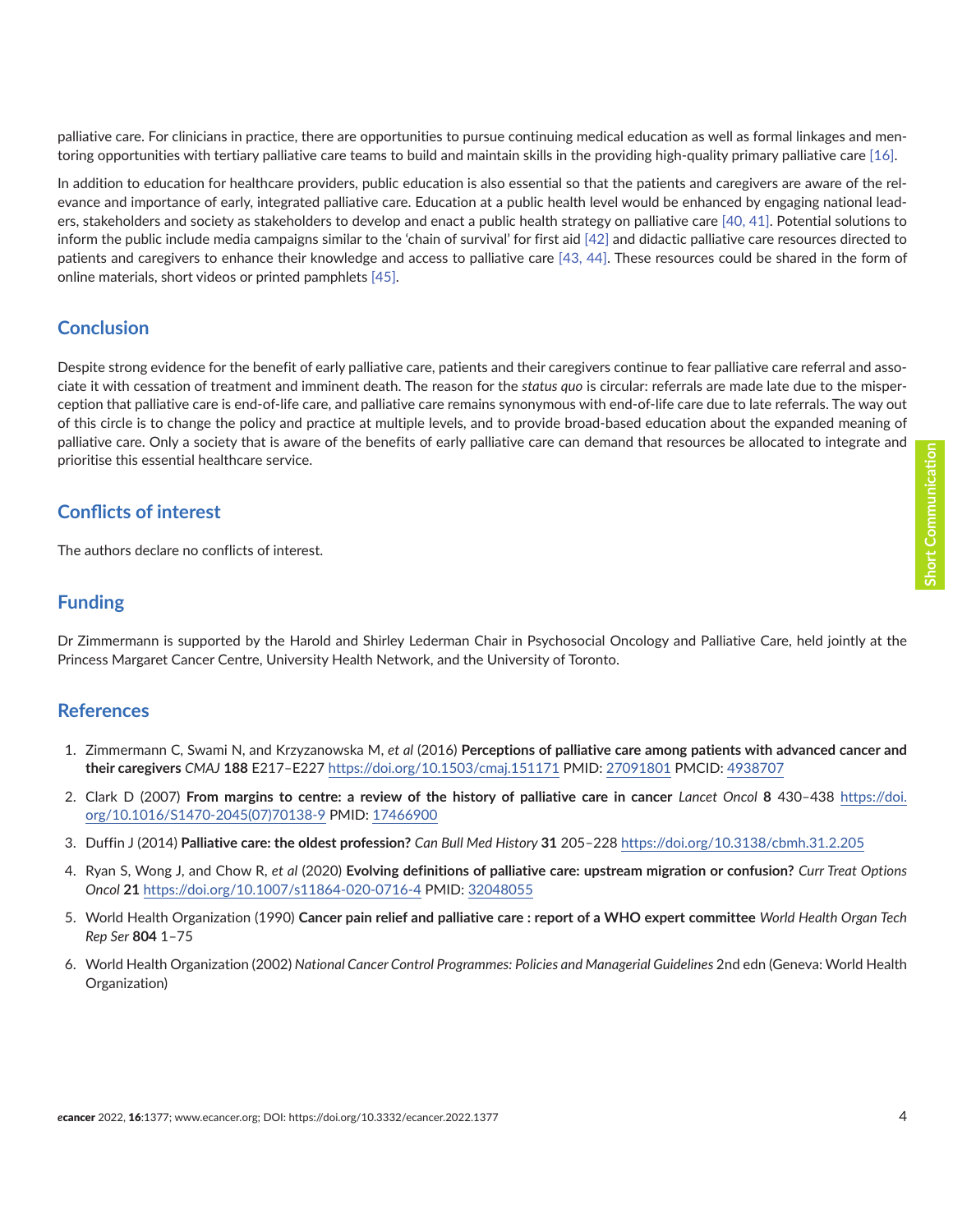- <span id="page-4-0"></span>7. Jordan RI, Allsop MJ, and ElMokhallalati Y, *et al* (2020) **Duration of palliative care before death in international routine practice: a systematic review and meta-analysis** *BMC Med* **18** 368<https://doi.org/10.1186/s12916-020-01829-x> PMID: [33239021](http://www.ncbi.nlm.nih.gov/pubmed/33239021) PMCID: [7690105](http://www.ncbi.nlm.nih.gov/pmc/articles/PMC7690105)
- 8. Temel JS, Greer JA, and Muzikansky A, *et al* (2010) **Early palliative care for patients with metastatic non-small-cell lung cancer** *N Engl J Med* **363** 733–742 <https://doi.org/10.1056/NEJMoa1000678> PMID: [20818875](http://www.ncbi.nlm.nih.gov/pubmed/20818875)
- 9. Zimmermann C, Swami N, and Krzyzanowska, *et al* (2014) **Early palliative care for patients with advanced cancer: a cluster-randomised controlled trial** *Lancet* **383** 1721–1730 [https://doi.org/10.1016/S0140-6736\(13\)62416-2](https://doi.org/10.1016/S0140-6736(13)62416-2) PMID: [24559581](http://www.ncbi.nlm.nih.gov/pubmed/24559581)
- 10. Gaertner J, Siemens W, and Meerpohl JJ, *et al* (2017**) Effect of specialist palliative care services on quality of life in adults with advanced incurable illness in hospital, hospice, or community settings: systematic review and meta-analysis** *BMJ* **357** PMID: [28676557](http://www.ncbi.nlm.nih.gov/pubmed/28676557) PMCID: [5496011](http://www.ncbi.nlm.nih.gov/pmc/articles/PMC5496011)
- 11. Hoerger M, Wayser GR, and Schwing G, *et al* (2019) **Impact of interdisciplinary outpatient specialty palliative care on survival and quality of life in adults with advanced cancer: a meta-analysis of randomized controlled trials** *Ann Behav Med* **53** 674–685 [https://doi.](https://doi.org/10.1093/abm/kay077) [org/10.1093/abm/kay077](https://doi.org/10.1093/abm/kay077) PMCID: [6546936](http://www.ncbi.nlm.nih.gov/pmc/articles/PMC6546936)
- 12. McDonald J, Swami N, and Hannon B, *et al* (2017) **Impact of early palliative care on caregivers of patients with advanced cancer: cluster randomised trial** *Ann Oncol* **28** 163–168 <https://doi.org/10.1093/annonc/mdw438>
- 13. Alam S, Hannon B, and Zimmermann C (2020) **Palliative care for family caregivers** *J Clin Oncol* **38** 926–936 [https://doi.org/10.1200/](https://doi.org/10.1200/JCO.19.00018) [JCO.19.00018](https://doi.org/10.1200/JCO.19.00018) PMID: [32023152](http://www.ncbi.nlm.nih.gov/pubmed/32023152)
- 14. Ferrell BR, Temel JS, and Temin S, *et al* (2016) **Integration of palliative care into standard oncology care: American Society of Clinical Oncology Clinical Practice guideline update** *J Clin Oncol* **35** 96–112<https://doi.org/10.1200/JCO.2016.70.1474> PMID: [28034065](http://www.ncbi.nlm.nih.gov/pubmed/28034065)
- 15. Jordan K, Aapro M, and Kaasa S, *et al* (2018) **European Society for Medical Oncology (ESMO) position paper on supportive and palliative care** *Ann Oncol* **29** 36–43<https://doi.org/10.1093/annonc/mdx757>
- 16. Kaasa S, Loge JH, and Aapro M, *et al* (2018) **Integration of oncology and palliative care: a Lancet Oncology Commission** *Lancet Oncol* **19** e588–e653 [https://doi.org/10.1016/S1470-2045\(18\)30415-7](https://doi.org/10.1016/S1470-2045(18)30415-7) PMID: [30344075](http://www.ncbi.nlm.nih.gov/pubmed/30344075)
- 17. Collins A, McLachlan SA, and Philip J (2017) **Initial perceptions of palliative care: an exploratory qualitative study of patients with advanced cancer and their family caregivers** *Palliat Med* **31** 825–832 <https://doi.org/10.1177/0269216317696420>PMID: [28367679](http://www.ncbi.nlm.nih.gov/pubmed/28367679)
- 18. Patel P and Lyons L (2020) **Examining the knowledge, awareness, and perceptions of palliative care in the general public over time: a scoping literature review** *Am J Hosp Palliat Care* **37** 481–487<https://doi.org/10.1177/1049909119885899>
- 19. Grant MS, Back AL, and Dettmar NS (2021) **Public perceptions of advance care planning, palliative care, and hospice: a scoping review** *J Palliat Med* **24** 46–52 <https://doi.org/10.1089/jpm.2020.0111>
- 20. Zimmermann C, Wong J, and Swami N, *et al* **Knowledge and attitudes concerning palliative care among members of the public** *BMJ Support Palliat Care* (in Press)
- 21. Wentlandt K, Krzyzanowska MK, and Swami N, *et al* (2012) **Referral practices of oncologists to specialized palliative care** *J Clin Oncol*  **30** 4380–4386<https://doi.org/10.1200/JCO.2012.44.0248> PMID: [23109708](http://www.ncbi.nlm.nih.gov/pubmed/23109708)
- 22. Hausner D, Tricou C, and Mathews J, *et al* (2021) **Timing of palliative care referral before and after evidence from trials supporting early palliative care** *Oncologist* **26** 332–340<https://doi.org/10.1002/onco.13625>PMCID: [8018311](http://www.ncbi.nlm.nih.gov/pmc/articles/PMC8018311)
- 23. Hui D, De La Rosa A, and Chen J, *et al* (2020) **State of palliative care services at US cancer centers: an updated national survey** *Cancer* **126** 2013–2023<https://doi.org/10.1002/cncr.32738>PMID: [32049358](http://www.ncbi.nlm.nih.gov/pubmed/32049358) PMCID: [7160033](http://www.ncbi.nlm.nih.gov/pmc/articles/PMC7160033)
- 24. Mathews J, Hannon B, and Zimmermann C (2021) **Models of integration of specialized palliative care with oncology** *Curr Treat Options Oncol* **22** <https://doi.org/10.1007/s11864-021-00836-1> PMID: [33830352](http://www.ncbi.nlm.nih.gov/pubmed/33830352) PMCID: [8027976](http://www.ncbi.nlm.nih.gov/pmc/articles/PMC8027976)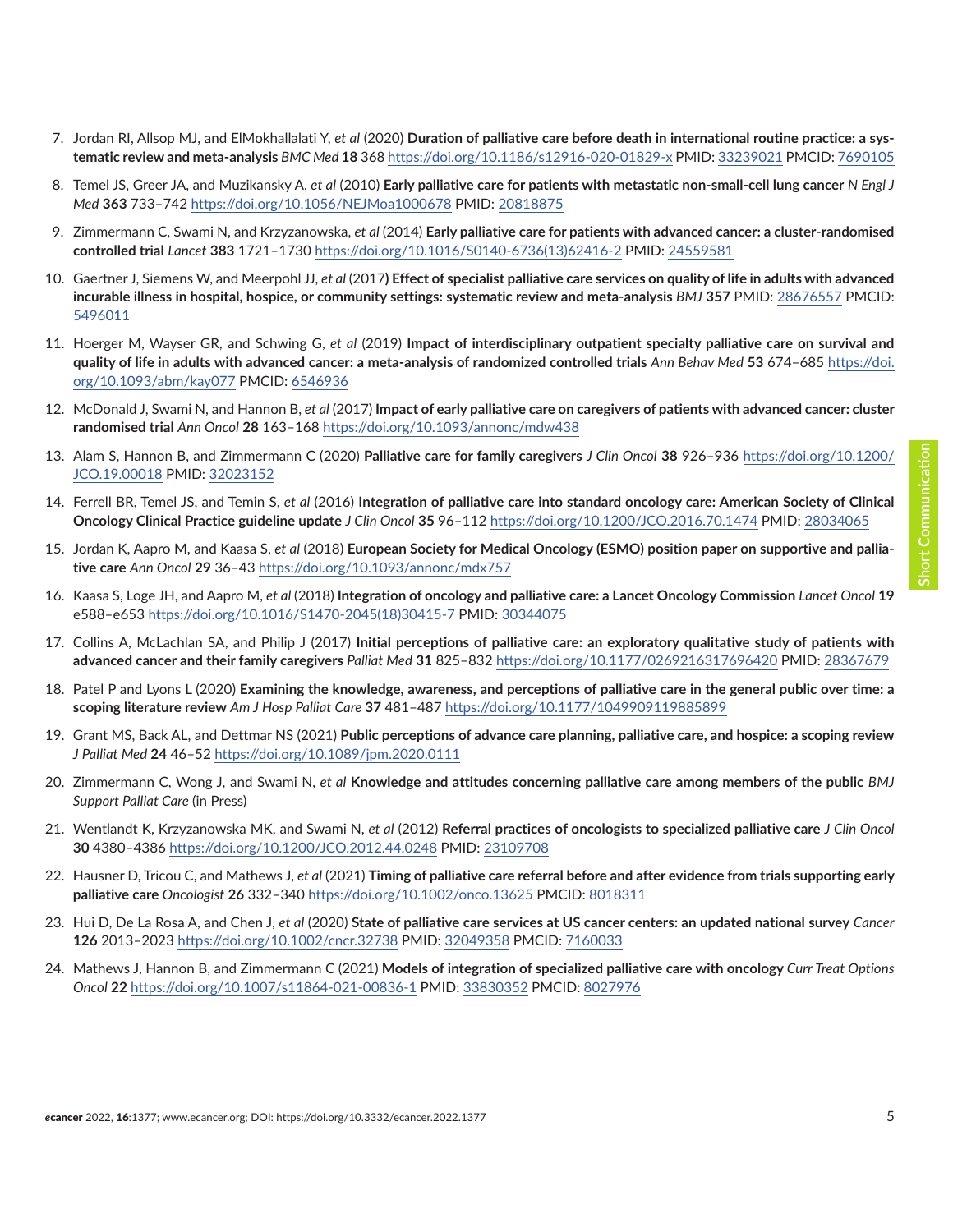- <span id="page-5-0"></span>25. Kruser TJ, Kruser JM, and Gross JP, *et al* (2020) **Medical oncologist perspectives on palliative care reveal physician-centered barriers to early integration** *Ann Palliat Med* **9** 2800–2808<https://doi.org/10.21037/apm-20-270> PMID: [32787372](http://www.ncbi.nlm.nih.gov/pubmed/32787372) PMCID: [7572896](http://www.ncbi.nlm.nih.gov/pmc/articles/PMC7572896)
- 26. Sarradon-Eck A, Besle S, and Troian J, *et al* (2019) **Understanding the barriers to introducing early palliative care for patients with advanced cancer: a qualitative study** *J Palliat Med* **22** 508–516<https://doi.org/10.1089/jpm.2018.0338> PMID: [30632886](http://www.ncbi.nlm.nih.gov/pubmed/30632886)
- 27. Charalambous H, Pallis A, and Hasan B, *et al* (2014) **Attitudes and referral patterns of lung cancer specialists in Europe to specialized palliative care (SPC) and the practice of early palliative care (EPC)** *BMC Palliat Care* **13** 59 <https://doi.org/10.1186/1472-684X-13-59> PMCID: [4279692](http://www.ncbi.nlm.nih.gov/pmc/articles/PMC4279692)
- 28. Buckley de Meritens A, Margolis B, and Blinderman C, *et al* (2017) **Practice patterns, attitudes, and barriers to palliative care consultation by gynecologic oncologists** *J Oncol Pract* **13** e703–e711 <https://doi.org/10.1200/JOP.2017.021048> PMID: [28783424](http://www.ncbi.nlm.nih.gov/pubmed/28783424) PMCID: [6366809](http://www.ncbi.nlm.nih.gov/pmc/articles/PMC6366809)
- 29. Fadul N, Elsayem A, and Palmer JL, *et al* (2009) **Supportive versus palliative care: what's in a name?: a survey of medical oncologists and midlevel providers at a comprehensive cancer center** *Cancer* **115** 2013–2021<https://doi.org/10.1002/cncr.24206>PMID: [19235253](http://www.ncbi.nlm.nih.gov/pubmed/19235253)
- 30. Smith CB, Nelson JE, and Berman AR, *et al* (2012) **Lung cancer physicians' referral practices for palliative care consultation** *Ann Oncol* **23** 382–387 <https://doi.org/10.1093/annonc/mdr345>
- 31. Sorensen A, Wentlandt K, and Le LW, *et al* (2020) **Practices and opinions of specialized palliative care physicians regarding early palliative care in oncology** *Support Care Cancer* **28** 877–885<https://doi.org/10.1007/s00520-019-04876-0>
- 32. Zimmermann C, Ryan S, and Hannon B, *et al* (2019) **Team-based outpatient early palliative care: a complex cancer intervention** *BMJ Support Palliat Care* **0** 1–10
- 33. Zimmermann C, Pope A, and Hannon B, *et al* (2021) **Phase II trial of symptom screening with targeted early palliative care (STEP) for patients with advanced cancer** *J Natl Compr Canc Netw* (in Press)<https://doi.org/10.6004/jnccn.2020.7803>
- 34. Hui D, Hannon BL, and Zimmermann C, *et al* (2018) **Improving patient and caregiver outcomes in oncology: team-based, timely, and targeted palliative care** *CA Cancer J Clin* **5** 356–376 <https://doi.org/10.3322/caac.21490>
- 35. Luckett T, Phillips J, and Agar M, *et al* (2014) **Elements of effective palliative care models: a rapid review** *BMC Health Serv Res* **14** 136 <https://doi.org/10.1186/1472-6963-14-136> PMID: [24670065](http://www.ncbi.nlm.nih.gov/pubmed/24670065) PMCID: [3986907](http://www.ncbi.nlm.nih.gov/pmc/articles/PMC3986907)
- 36. Aldridge MD, Hasselaar J, and Garralda E, *et al* (2016) **Education, implementation, and policy barriers to greater integration of palliative care: a literature review** *Palliat Med* **30** 224–239<https://doi.org/10.1177/0269216315606645>
- 37. Harding R, Nair S, and Ekstrand M (2019) **Multilevel model of stigma and barriers to cancer palliative care in India: a qualitative study** *BMJ Open* **9** e024248<https://doi.org/10.1136/bmjopen-2018-024248> PMID: [30837250](http://www.ncbi.nlm.nih.gov/pubmed/30837250) PMCID: [6429952](http://www.ncbi.nlm.nih.gov/pmc/articles/PMC6429952)
- 38. Granek L, Krzyzanowska MK, and Tozer R, *et al* (2013) **Oncologists' strategies and barriers to effective communication about the end of life** *J Oncol Pract* **9** e129–e135 <https://doi.org/10.1200/JOP.2012.000800> PMID: [23942929](http://www.ncbi.nlm.nih.gov/pubmed/23942929) PMCID: [3710179](http://www.ncbi.nlm.nih.gov/pmc/articles/PMC3710179)
- 39. Mohammed S, Savage P, and Kevork N, *et al* (2020) "**I'm going to push this door open. You can close it": a qualitative study of the brokering work of oncology clinic nurses in introducing early palliative care** *Palliat Med* **34** 209–218<https://doi.org/10.1177/0269216319883980>
- 40. Morrison RS (2018) **A national palliative care strategy for Canada** *J Palliat Med* **21** S63–S75<https://doi.org/10.1089/jpm.2017.0431>
- 41. Stjernswa J, Edin F, and Foley KM, *et al* (2007) **The public health strategy for palliative care the need for palliative care** *J Pain Symptom Manage* **33** 486–493<https://doi.org/10.1016/j.jpainsymman.2007.02.016>
- 42. Bollig G, Brandt F, and Ciurlionis M, *et al* (2019) **Last aid course. An education for all citizens and an ingredient of compassionate communities** *Healthcare (Basel, Switzerland)* **7** 1–12